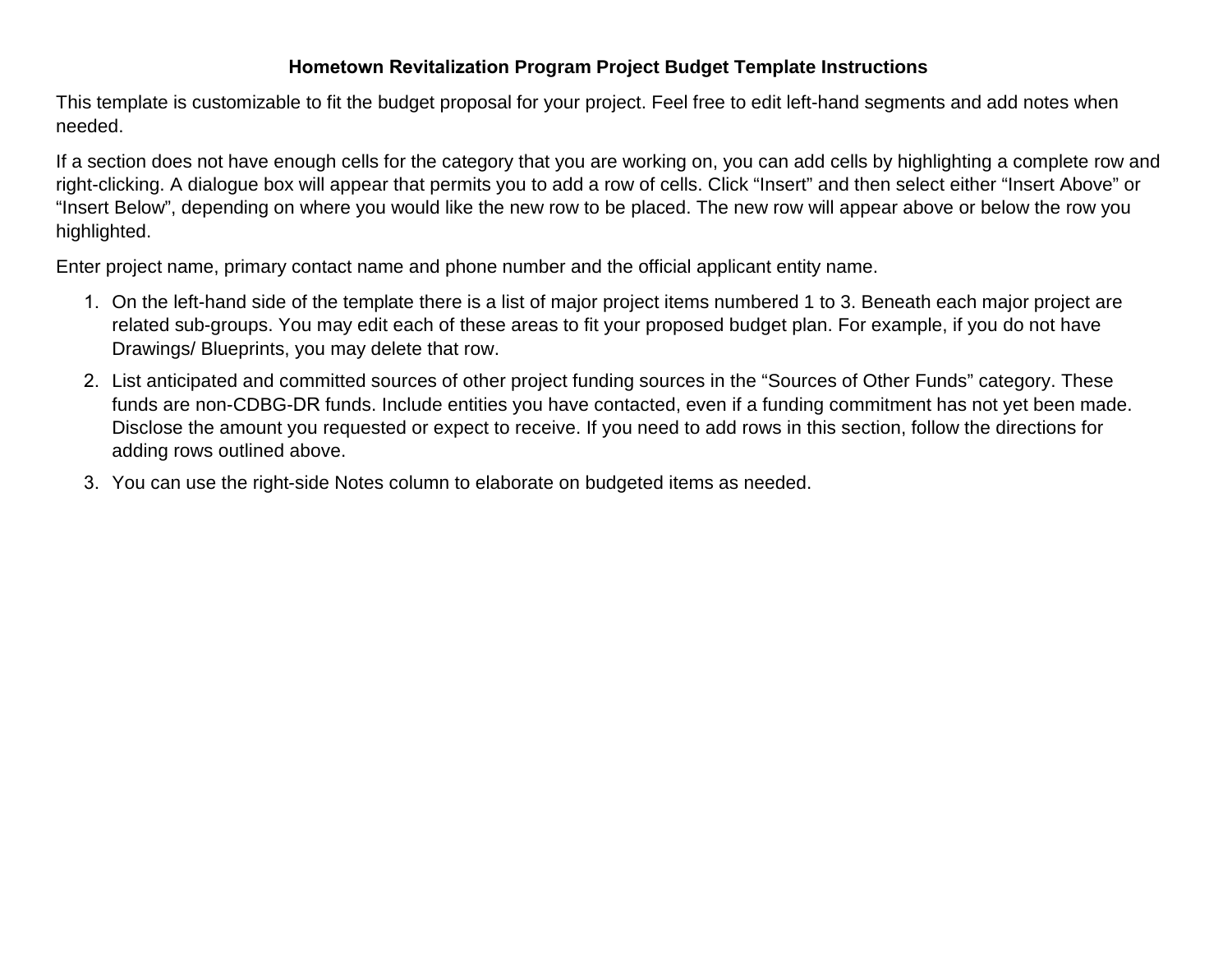## **FL CDBG-DR Disaster Recovery**

## **Hometown Revitalization Program Project Budget**

| Project<br>Name:         |                        |                       | Primary<br>Contact Name<br>and Phone<br>Number: |                     |                                          | Official<br>Applicant<br>Entity<br>Name: |  |
|--------------------------|------------------------|-----------------------|-------------------------------------------------|---------------------|------------------------------------------|------------------------------------------|--|
| Project                  |                        | <b>Budget</b>         |                                                 |                     |                                          | <b>Notes</b>                             |  |
| Description              |                        | <b>CDBG-DR Amount</b> | Other non<br>CDBG-DR<br>Funds                   | Source of<br>Funds* | Total<br>Funds<br>(CDBG-DR<br>and Other) |                                          |  |
|                          | <b>Design/Planning</b> |                       |                                                 |                     |                                          |                                          |  |
|                          | Drawings/Blueprints    |                       |                                                 |                     |                                          |                                          |  |
| Surveys                  |                        |                       |                                                 |                     |                                          |                                          |  |
| Testing                  |                        |                       |                                                 |                     |                                          |                                          |  |
| Environmental<br>Review  |                        |                       |                                                 |                     |                                          |                                          |  |
| <b>Land Acquisitions</b> |                        |                       |                                                 |                     |                                          |                                          |  |
| <b>Permitting</b>        |                        |                       |                                                 |                     |                                          |                                          |  |
| <b>Construction</b>      |                        |                       |                                                 |                     |                                          |                                          |  |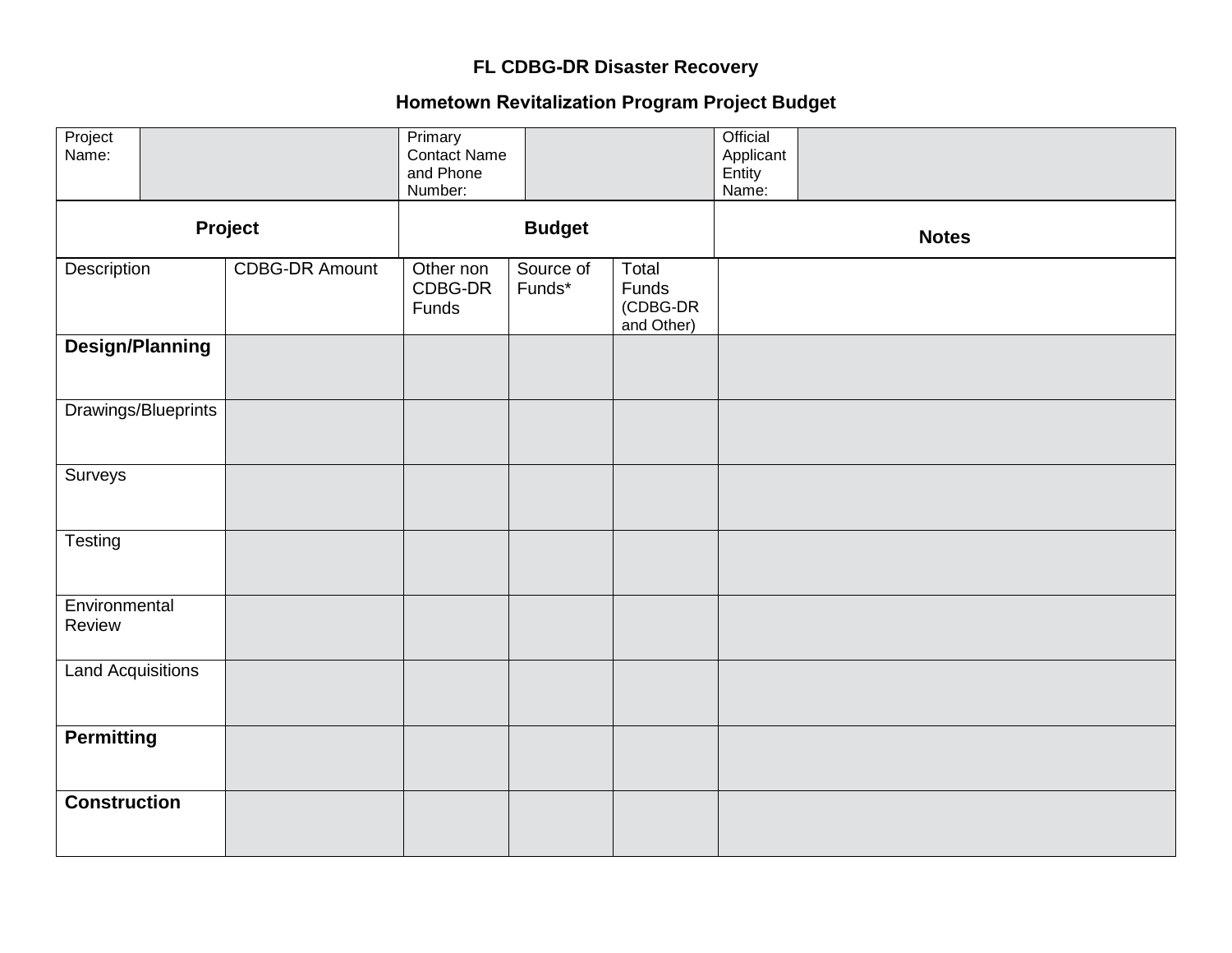| Construction                                     |  |  |  |
|--------------------------------------------------|--|--|--|
| Management                                       |  |  |  |
|                                                  |  |  |  |
| <b>General Contractor</b>                        |  |  |  |
|                                                  |  |  |  |
|                                                  |  |  |  |
| Bonding/Insurance                                |  |  |  |
|                                                  |  |  |  |
|                                                  |  |  |  |
| Development of                                   |  |  |  |
| <b>Bidding Documents</b>                         |  |  |  |
|                                                  |  |  |  |
| <b>Site Preparation</b>                          |  |  |  |
|                                                  |  |  |  |
|                                                  |  |  |  |
| Maintenance of                                   |  |  |  |
| <b>Traffic</b>                                   |  |  |  |
|                                                  |  |  |  |
| Landscaping                                      |  |  |  |
|                                                  |  |  |  |
|                                                  |  |  |  |
| <b>Demolition</b>                                |  |  |  |
|                                                  |  |  |  |
|                                                  |  |  |  |
| Mobilization                                     |  |  |  |
|                                                  |  |  |  |
|                                                  |  |  |  |
| Debris Removal                                   |  |  |  |
| (ex: dirt, old roadway,<br>trees)                |  |  |  |
|                                                  |  |  |  |
| <b>Administration</b>                            |  |  |  |
|                                                  |  |  |  |
|                                                  |  |  |  |
| Program                                          |  |  |  |
| Administration                                   |  |  |  |
| (ex: file management,<br>reimbursement requests) |  |  |  |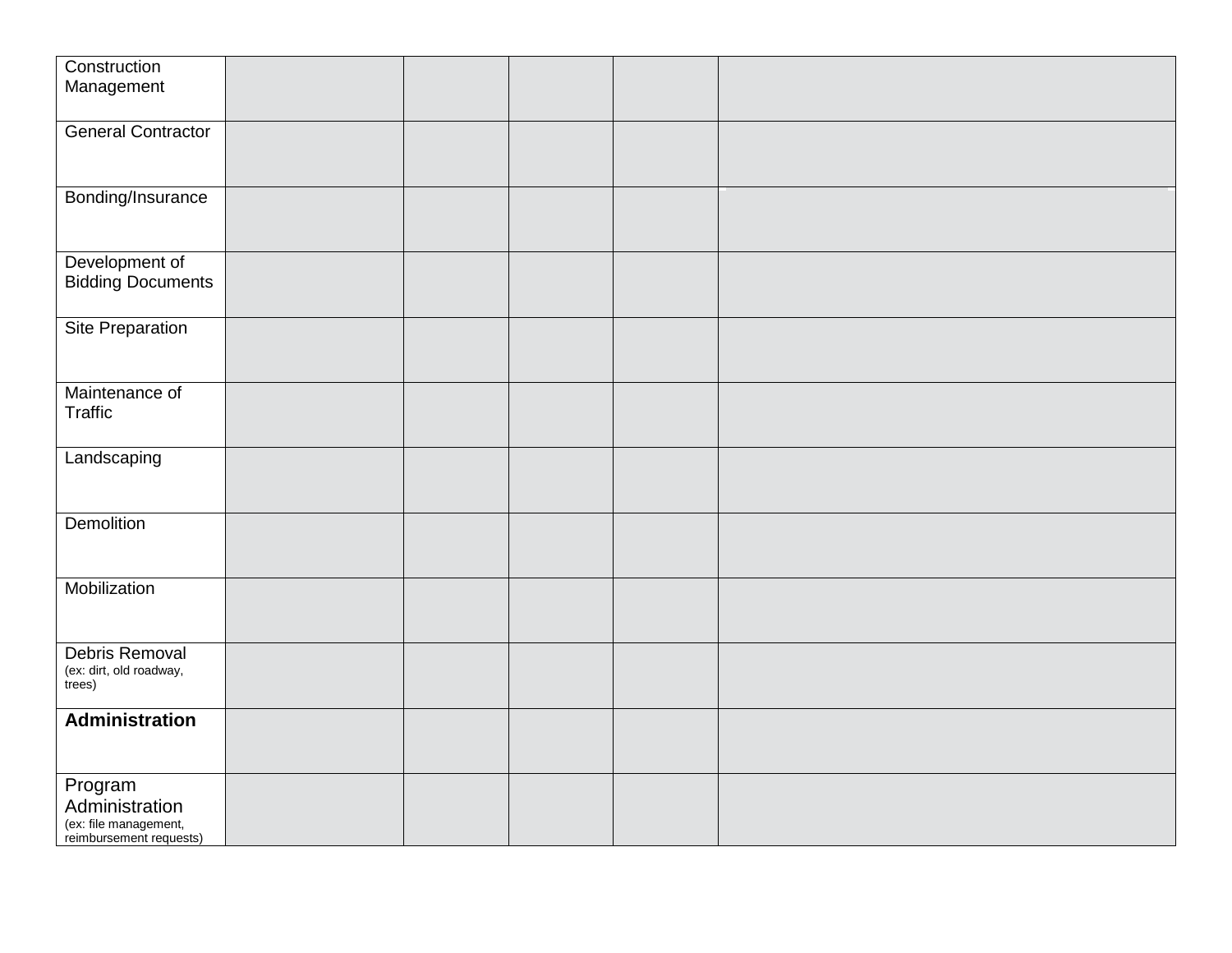| <b>Inspections</b> |  |  |  |
|--------------------|--|--|--|
|                    |  |  |  |
|                    |  |  |  |
| Other              |  |  |  |
|                    |  |  |  |
|                    |  |  |  |
|                    |  |  |  |
|                    |  |  |  |
|                    |  |  |  |
|                    |  |  |  |
|                    |  |  |  |
|                    |  |  |  |
|                    |  |  |  |
|                    |  |  |  |
|                    |  |  |  |
|                    |  |  |  |
| Totals:            |  |  |  |
|                    |  |  |  |
|                    |  |  |  |